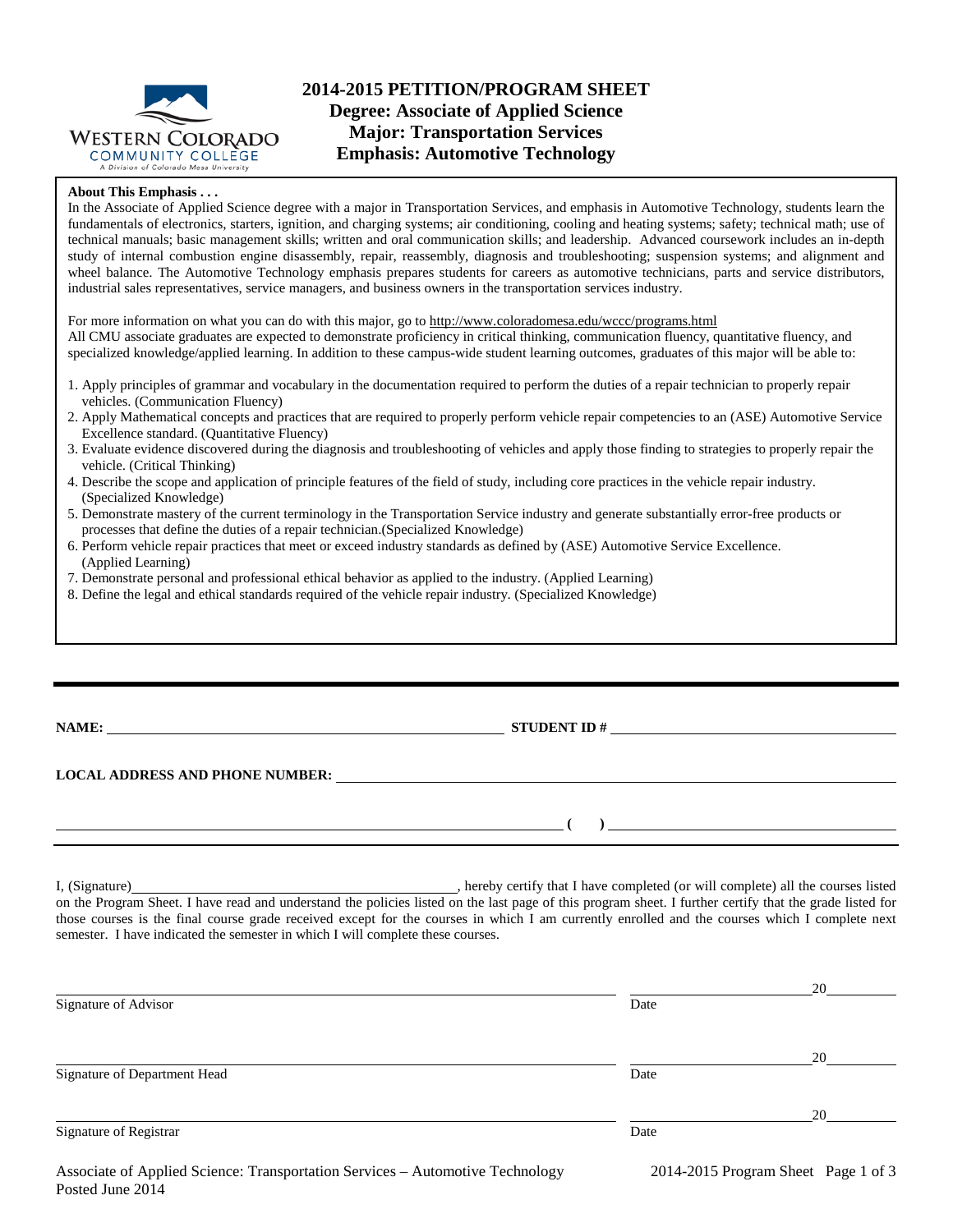### **Students should work closely with a faculty advisor when selecting and scheduling courses prior to registration.**

Degree Requirements:

- 69 semester hours total (A minimum of 16 taken at CMU in no fewer than two semesters).
- 2.00 cumulative GPA or higher in all CMU coursework and a "C" or better must be achieved in coursework toward major content area.
- Pre-collegiate courses (usually numbered below 100) cannot be used for graduation.
- A student must follow the CMU graduation requirements either from 1) the program sheet for the major in effect at the time the student officially declares a major; or 2) a program sheet for the major approved for a year subsequent to the year during which the student officially declares the major and is approved for the student by the department head. Because a program may have requirements specific to the degree, the student should check with the faculty advisor for additional criteria. It is the student's responsibility to be aware of, and follow, all requirements for the degree being pursued. Any exceptions or substitutions must be approved by the student's faculty advisor and Department Head.
- When filling out the program sheet a course can be used only once.
- See the "Undergraduate Graduation Requirements" in the catalog for additional graduation information.

**GENERAL EDUCATION REQUIREMENTS** (Minimum 15 semester hours) See the current catalog for a list of courses that fulfill the requirements below. If a course is on the general education list of options and a requirement for your major, you must use it to fulfill the major requirement and make a different selection within the general education requirement.

| Course No Title                                                                                                               |   | Sem.hrs Grade Term/Trns |
|-------------------------------------------------------------------------------------------------------------------------------|---|-------------------------|
| <b>Communication</b> (6 semester hours)                                                                                       |   |                         |
| <b>ENGL 111 English Composition</b>                                                                                           | 3 |                         |
| <b>ENGL 112 English Composition</b>                                                                                           | 3 |                         |
| $-OR-$                                                                                                                        |   |                         |
| ENGL 111 English Composition and                                                                                              | 3 |                         |
| SPCH 101 Interpersonal Communication or                                                                                       | 3 |                         |
| SPCH 102 Speechmaking                                                                                                         | 3 |                         |
| <b>Mathematics: Minimum Math 107 Career Mathematics (Minimum)</b><br>3 semester hours)                                        | 3 |                         |
| Social Sciences, Natural Science, Fine Arts, or Humanities or<br>Selected Applied Studies Courses* (Minimum 6 semester hours) |   |                         |
|                                                                                                                               |   |                         |
| *Please see your advisor for requirements specific to this program.                                                           |   |                         |

# **Choose 29 semester hours from:**

TSTA 247 Automatic Drive Train Service (4) TSTG 140 Job Shop (4) TSTA 265 Engine Control Services (2) TSTG 170 Practical Application (4) TSTA 267 Body and Chassis Controls (2) TSTG 175 Hydraulic Brake Service (2) TSTA 275 Alignment and Suspension Service (3) TSTG 195 Climate Control Service (2) TSTA 287 Engine Performance and Emissions (2) TSTD 265 Diesel Engine Controls (3) TSTA 289 Alternative Fueled Vehicles (2) TSTG 240 Advanced Job Shop (4) TSTD 285 Diesel Fuel Injection (2) TSTG 270 Advanced Practical Applications (4) TSTG 115 Gas Engine Reconditioning (4) WELD 151 Introduction to Welding (3)

Course No Title Sem.hrs Grade Term/Trns

## **OTHER LOWER DIVISION REQUIREMENTS**

|          | <b>Wellness</b> (2 semester hours) |  |  |
|----------|------------------------------------|--|--|
| KINE 100 | Health and Wellness                |  |  |
| KINA 1   |                                    |  |  |

## **ASSOCIATE OF APPLIED SCIENCE: TRANSPORTATION SERVICES – AUTOMOTIVE TECHNOLOGY COURSE REQUIREMENTS**

(52 semester hours)

|                 | <b>Required Courses:</b> 23 semester hours) |   |  |
|-----------------|---------------------------------------------|---|--|
| <b>TSTC 100</b> | Intro to Transportation Services 1          |   |  |
| TSTC 101        | Vehicle Service and Inspection 2            |   |  |
| TSTC 110        | <b>Engine Fundamentals</b>                  |   |  |
| TSTC 130        | <b>Electrical Fundamentals</b>              | 2 |  |
| TSTC 140        | Drive Train Fundamentals                    |   |  |
| TSTC 160        | <b>Electronic Control Systems</b>           | 2 |  |
| TSTC 170        | <b>Chassis Fundamentals</b>                 |   |  |
| TSTC 171        | <b>Brake System Fundamentals</b>            | 2 |  |
| TSTC 180        | <b>Fuel System Fundamentals</b>             |   |  |
| TSTC 190        | Climate Control Fundamentals                |   |  |
|                 |                                             |   |  |
| TSTG 120        | <b>Industrial Safety Practices</b>          | 3 |  |
| TSTG 150        | <b>Fluid Power</b>                          | 3 |  |
| <b>TSTG 220</b> | <b>Industry Employment Practices 3</b>      |   |  |
|                 |                                             |   |  |

#### **Choose 29 semester hours from list below.**

|      | - - |                                                                                                                                                                                                                                      |  |                          |
|------|-----|--------------------------------------------------------------------------------------------------------------------------------------------------------------------------------------------------------------------------------------|--|--------------------------|
|      |     | the contract of the contract of the contract of the contract of the contract of the contract of                                                                                                                                      |  | the control of the con-  |
|      |     | the contract of the contract of the contract of the contract of the contract of the contract of the contract of                                                                                                                      |  |                          |
|      |     | <u>in the company of the company of the company of the company of the company of the company of the company of the company of the company of the company of the company of the company of the company of the company of the comp</u> |  |                          |
|      |     |                                                                                                                                                                                                                                      |  | $\overline{\phantom{a}}$ |
|      |     |                                                                                                                                                                                                                                      |  |                          |
|      |     |                                                                                                                                                                                                                                      |  | ______                   |
|      |     |                                                                                                                                                                                                                                      |  | and the control of       |
|      |     |                                                                                                                                                                                                                                      |  | $\overline{\phantom{a}}$ |
|      |     |                                                                                                                                                                                                                                      |  |                          |
|      |     |                                                                                                                                                                                                                                      |  |                          |
|      |     |                                                                                                                                                                                                                                      |  |                          |
|      |     |                                                                                                                                                                                                                                      |  |                          |
|      |     |                                                                                                                                                                                                                                      |  |                          |
| __ _ |     |                                                                                                                                                                                                                                      |  |                          |

TSTA 245 Manual Drive Train (4) TSTG 135 Electrical Component Repair (2)

**Additional expenses** – Students entering the program may be required to purchase or have hand tools and appropriate clothing and safety gear with a total cost of approximately \$2500.00. This does not include cost of required textbooks. These costs may vary with student need and brand or quality of tools or equipment purchased. All safety glasses must meet the minimum industry safety standard of Z-87 with side shields.